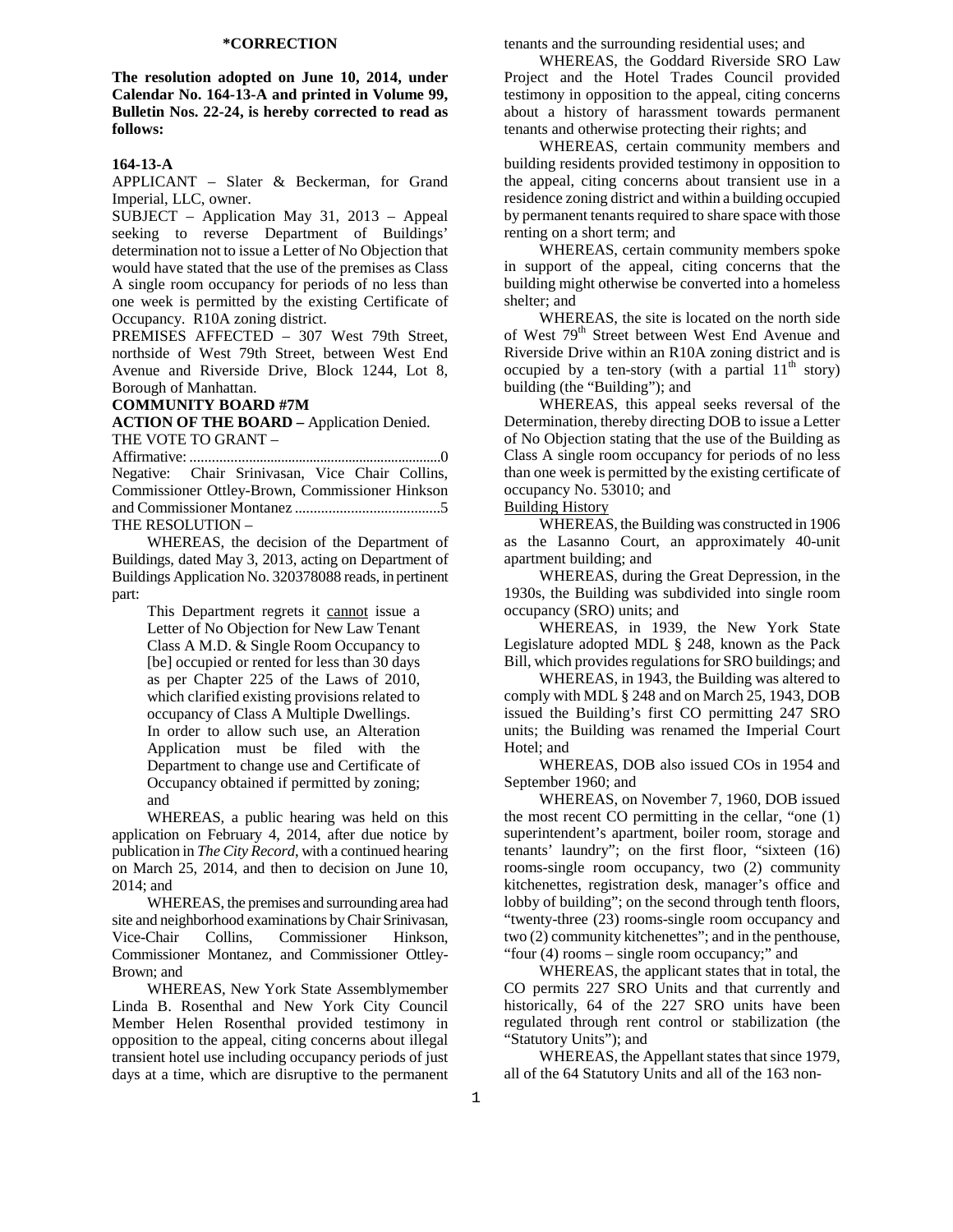Statutory Units have been rented for periods of no less than seven days, in compliance with the CO and the MDL; the Appellant submitted occupancy logs for 2008, 2009, 2010, and 2011 in support of this claim; and

# Procedural History

WHEREAS, on January 13, 2011, DOB issued Notices of Violation in connection with the seven-day rentals; and

WHEREAS, on January 19, 2011, the owner applied to HPD for a Certificate of No Harassment (CONH), pursuant to Administrative Code § 28-107.4 in connection with its application for a permit to build a second means of egress; and

WHEREAS, on September 13, 2011, the Department of Housing Preservation and Development (HPD) commenced a proceeding against the owner at the Office of Administrative Trials and Hearings (OATH) seeking a denial for the application for a CONH on the grounds that it had committed acts of harassment against some of the tenants; and

WHEREAS, on December 7, 2012, the OATH administrative law judge held that the owner had committed some acts of harassment against some of the tenants and recommended denial of the CONH; and

WHEREAS, in January 2013, the Environmental Control Board sustained the violations, finding that stays of less than 30 days were not permitted by the CO; and

WHEREAS, on February 11, 2013, the owner requested a Letter of No Objection (LNO) from DOB stating that the use of the Building as a Class A SRO for periods of no less than one week is permitted by the existing certificate of occupancy; DOB's denial of that request forms the basis of the subject appeal; and

WHEREAS, the Building is the subject of an Article 78 proceeding in New York Supreme Court, (Index No. 103032-2012) appealing ECB's decision to sustain the violations and is pending; and

WHEREAS, the Appellant states that since January 2011, it has attempted to rent the 163 nonstatutory Units for periods of no less than 30 days, but the majority of the units have remained vacant, a condition which prompted the Appellant to seek the LNO to allow rental of the units for terms not less than one week; and

The Relevant Statutory Provisions

WHEREAS, relevant MDL provisions are provided below in pertinent pert:

*1939 Text* 

MDL § 248 (*Single Room Occupancy)*  (16) No room shall be rented in any such building for a period of less than a week. *1946 Text (Definitions)*  MDL § 4

(16) "Single room occupancy" is the occupancy by one or two persons of a single room, or of two or more rooms which are joined together, separated from all other

rooms within an apartment in a multiple dwelling, so that the occupant or occupants thereof reside separately and independently of the other occupant or occupants of the same apartment. When a class A multiple dwelling is used wholly or in part for single room occupancy, it remains a class A multiple dwelling.

MDL § 4

(8) A "class A" multiple dwelling is a multiple dwelling which is occupied, as a rule, for permanent residence purposes . . . MDL  $\S$  4

(9) A "class B" multiple dwelling is a multiple dwelling which is occupied, as a rule transiently, as the more or less temporary abode of individuals or families who are lodged with or without meals . . .

*1960 Text* 

MDL § 248 (*Single Room Occupancy)* 

(16) It shall be unlawful to rent any room in any such dwelling for a period of less than a week.

MDL § 4 (*Definitions)* 

Class A Multiple Dwelling: a multiple dwelling which is occupied, as a rule, for residence purposes and not transiently.

Class B Multiple Dwelling: a multiple dwelling which is occupied, as a rule, transiently.

*2011 MDL Amendment (Chapter 225 of 2010)* 

MDL § 4.8(a): A "class A" multiple dwelling is a multiple dwelling that is occupied for permanent residence purposes. This class shall include tenements, flat houses, maisonette apartments, apartment houses, apartment hotels, bachelor apartments, studio apartments, duplex apartments, kitchenette apartments, gardentype maisonette dwelling projects, and all other multiple dwellings except class B multiple dwellings. A class A multiple dwelling shall only be used for permanent residence purposes. For the purposes of this definition, "permanent residence purposes" shall consist of occupancy of a dwelling unit by the same natural person or family for thirty consecutive days or more and a person or family so occupying a dwelling unit shall be referred to herein as the permanent occupants of such dwelling unit.

MDL § 248

(1). . . A dwelling occupied pursuant to this section shall be deemed a class A dwelling and dwelling units occupied pursuant to this section shall be occupied for permanent residence purposes, as defined in paragraph a of subdivision eight of section four of this chapter.

(16) (*removed*); and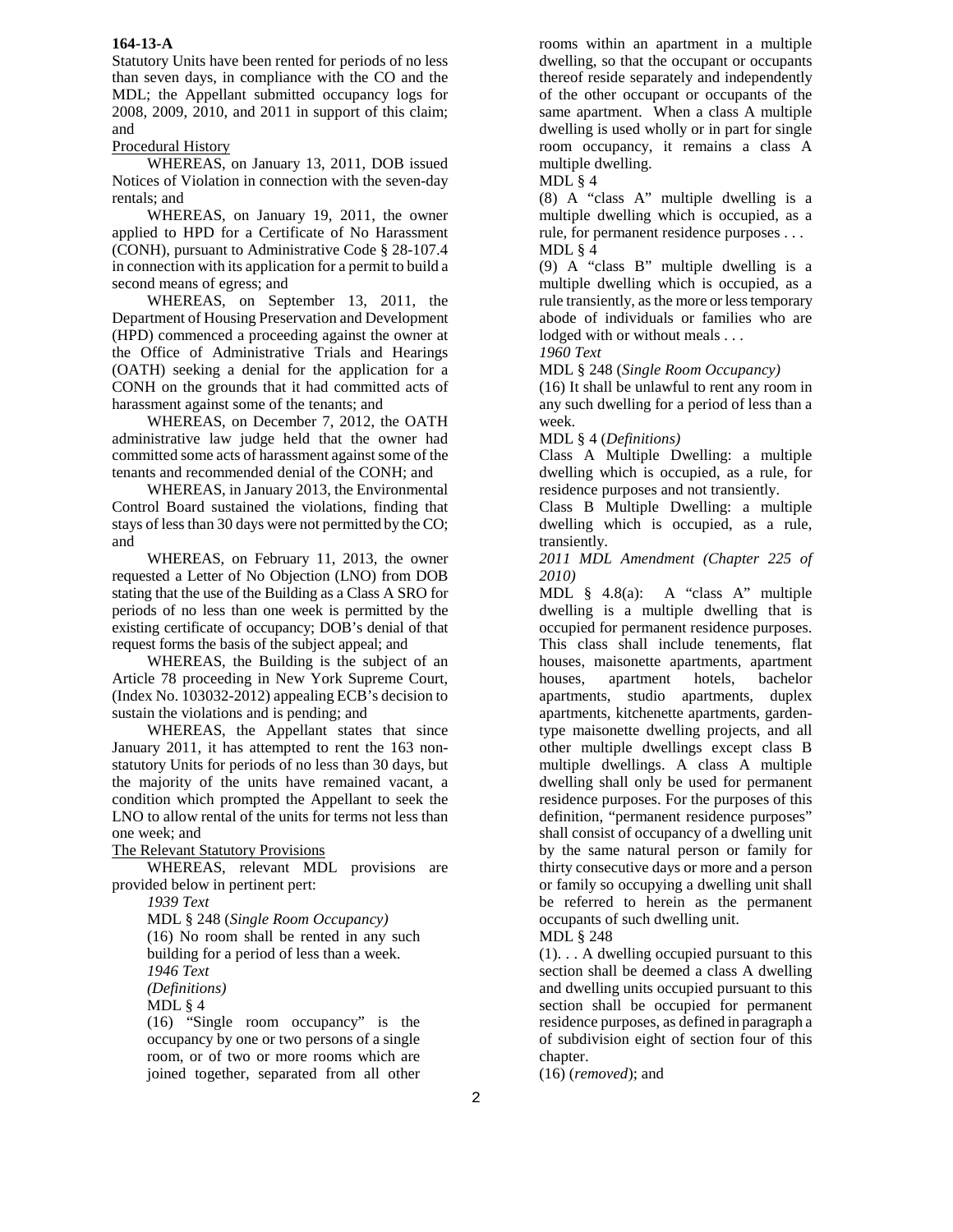# The Appellant's Position

WHEREAS, the Appellant asserts that the LNO should be issued for the following primary reasons: (1) the use of the Building for short-term occupancy of no less than one week was permitted at the time the CO was issued and MDL § 248 allowed Class A SRO units to be rented for periods of one week or more; and (2) Chapter 225 of 2010, an amendment to the MDL which requires that short-term residences may not be less than 30 days, applies prospectively and, therefore, not to the Building; and

WHEREAS, the Appellant asserts that in 1943 and 1960, when the Building was issued COs permitting single room occupancy units, the MDL provided that SRO units may be lawfully rented and occupied for periods of no less than a week; and the legislative history of the 1939 enactment of MDL § 248(16), New York State case law, and independent scholarly research clearly support the statutory provision that there is a weekly minimum applied to the period of occupancy; and

WHEREAS, the Appellant states that in 1943, when the Building was issued a CO permitting SRO units, the plain language of MDL  $\S$  248 (16) – "No room shall be rented in any such building for a period of less than a week" - permitted the SRO Units to be rented for periods of no less than one week; and

WHEREAS, the Appellant relies on the text of MDL § 248 adopted in 1939 (the "Pack Bill") and in effect in 1943; and

WHEREAS, the Appellant states that DOB is correct that in 1960, the MDL included definitions for Class A and Class B Multiple Dwelling, however, even if the 1960 text were operative, as was the case in 1939, these definitions did not define the length of permitted occupancy for Class A and Class B Multiple Dwelling, only that Class A must have been occupied, as a rule, for permanent residence purposes and Class B, as a rule, transiently; and

WHEREAS, the Appellant also considers the MDL § 248(16) in effect when the 1960 CO was issued - "it shall be unlawful to rent any room in any such dwelling for a period of less than a week;" and

WHEREAS, the Appellant asserts that the CO permits the Building to be used for single room occupancy and that prior to the MDL Amendment, the prior use of the Building was for short-term residences, in which occupants' stay was restricted to no less than one week; and

WHEREAS, the Appellant agrees that MDL § 248(16) allows tenants to *pay* on a weekly basis, but there is not any basis to conclude that *occupancy* was for a 30 day minimum; and

WHEREAS, the Appellant asserts that the legislative history, court statements, and scholarly research support the conclusion that MDL § 248(16) expressly and implicitly permitted the SRO units to be lawfully occupied for periods of no less than a week and that it applied to both rental and occupancy; and

WHEREAS, the Appellant asserts that prior to the

2010 MDL Amendment (the "MDL Amendment"), the use of the Building was in compliance with MDL § 248(16) in that all rooms were rented for periods of no less than one week; and

WHEREAS, the Appellant asserts that based on the communication surrounding the Pack Bill's enactment during the Great Depression, it had multiple purposes including protecting occupants in multiple dwelling rooming houses from fire and to set up minimum standards for sanitation, maintenance, and operation and to provide health and safety protections for the visitors of the 1939-1940 World's Fair who sought accommodations in excess of what the city's hotels could provide; and

WHEREAS, the Appellant cites to the City of New York v. 330 Continental LLC, 60 A.D.3d 226 (1st) Dept 2009) decision on whether the City was entitled to a preliminary injunction for the point that the court stated that SROs were entitled to short term rental of a week; and

WHEREAS, the Appellant also cites to scholarly research on New York City during the Great Depression which states that the city lifted regulations that prevented the operation of SROs and connected it to the World's Fair needs; and

WHEREAS, as to the use and preservation of rights, the Appellant asserts that (1) since at least 1979, and most likely since 1943, the Building has been occupied by residential stays of no less than a week; (2) the right to rent the SRO Units for residential occupancies of no less than a week has been accrued; (3) the savings clause of MDL § 366 provides that the codification of Sections 1 through 4 of Chapter 225 of the Laws of 2010 will not impair the right to continue to rent the SRO Units for occupancies of no less than one week; and (4) Section 8 of the Laws of 2010 was not codified in the MDL and did not impair the Appellant's accrued rights; and

WHEREAS, the Appellant asserts that since the existing CO permits weekly occupancy, it is irrelevant whether or not the Building had been historically occupied for stays as short as one week; and

 WHEREAS, however, the Appellant asserts that it has submitted affidavits attesting to the fact that since at least 1979 (when the owner purchased the Building) and most likely since 1943 (when the first CO was issued), the policy of the Imperial Court has been that rooms may be rented and occupied for residential stays for periods of as short as one week; and

WHEREAS, the Appellant's submissions include: an affidavit from the owner's family member who has worked at the Building since 1979; an affidavit from the son of the prior owner who worked at the Building from 1979 to 2005; five affidavits from Building tenants; eight affidavits from Building employees; and affidavits from the Building's; and

WHEREAS, the Appellant represents that after January 2013, Imperial Court's policy was changed to conform to DOB's interpretation and therefore rooms are rented and occupied for periods of no less than one month; and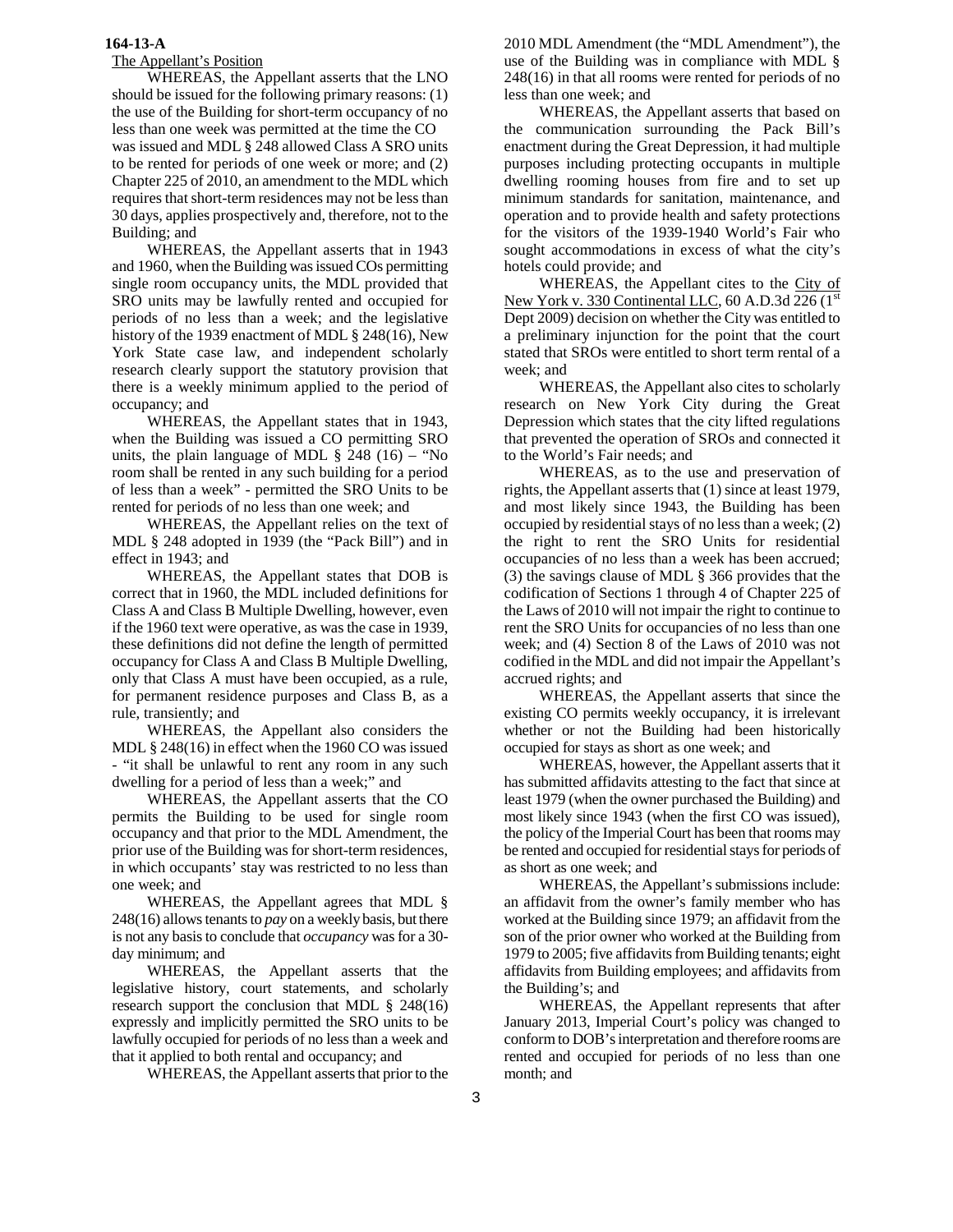WHEREAS, the applicant states that DOB has failed to produce documentation to support the assertion that the MDL ever restricted occupancy of rooms rented weekly to periods of 30 days or more; and

WHEREAS, the Appellant asserts that it has accrued a right to rent and occupy the SRO units on a weekly basis as of 1943, and again in 1960, when the COs were issued based on compliance with the MDL then in effect; and

WHEREAS, as to the MDL Amendment, effective in 2011, which specifies that short-term residences may not be less than 30 days, the Appellant asserts that it applies prospectively and, therefore, not to the Building; and

WHEREAS, the Appellant states that MDL § 366 (1) and (4) are savings clauses which dictate that the MDL provisions apply prospectively; specifically, MDL § 366(1) "the repeal of any provision this chapter, or the repeal of any provisions of any statute of the state or local law, ordinance, resolution or regulation shall not affect or impair any act done, offense committed or right accruing, accrued or acquired . . . prior to the time of such repeal, but the same may be enjoyed, asserted, enforced, prosecuted or inflicted as fully and to the same extent and in the same manner as if such provisions had not been repealed;" and (4) "No existing right or remedy of any kind shall be lost or impaired by reason of the adoption of this chapter as so amended unless by specific provision of a law which does not amend all articles of this chapter;" and

WHEREAS, the Appellant asserts that the MDL Amendment does not contain any "specific provision" that an existing right to rent for seven days or more has been "lost or impaired" as a result of the MDL Amendment therefore the "right" or the owner to rent units for periods of seven days or more may be continued; and

WHEREAS, the Appellant also cites to MDL § 13, which provides that "nothing . . . shall be construed to require any change in the construction, use or occupancy of any multiple dwelling lawfully occupied as such on April eighteenth, nineteen hundred twentynine, under the provisions of all local laws, ordinances, rules and regulations applicable thereto on such date; but should the occupancy of such dwelling be changed to any other kind or class after such date, such dwelling shall be required to comply with the provisions of section nine;" and

WHERERAS, the Appellant asserts that the Building was constructed as a "tenement" in 1906 and lawfully occupied on April 18, 1929, so nothing in the MDL requires any change in the use or occupancy of the Building; and

WHEREAS, the Appellant asserts that because the Building was operated in compliance with the MDL prior to the MDL Amendment, the use of the Building for stays of no less than one week may be continued; and

WHEREAS, accordingly, the Appellant states that if the Board determines that MDL § 248(16) applied both

to rental and occupancy, then MDL § 366 would permit the Appellant to continue to rent the SRO Units for weekly occupancy; and

# DOB's Position

WHEREAS, DOB asserts that its denial of the LNO request was proper for the following primary reasons: (1) the Building has a CO and the CO does not permit the Class A New Law tenement to be occupied for periods of less than 30 days; and (2) the MDL Amendment did not change DOB's interpretation of the occupancy authorized by the CO, but rather clarified existing provisions related to occupancy of Class A Multiple Dwellings; and

WHEREAS, DOB asserts that contrary to the Appellant's arguments, the MDL never permitted weekly occupancy of the Building and the 1943 and 1960 COs are consistent with that position; and

WHEREAS, DOB asserts that the 1960 version of the MDL is applicable and not the 1939 version since the most recent CO (issued in 1960) resulted from a 1958 Alteration Application; however, both versions of the MDL distinguish transient occupancy from permanent occupancy and would therefore be consistent with DOB's interpretation; and

WHEREAS, DOB notes that under both the 1939 MDL and the 1960 MDL, Class A use was distinguished from "transient" use; weekly occupancy is more appropriately associated with transient use; and

WHEREAS, thus DOB cites to the 1958-2011 text of MDL § 248 (16): "it shall be unlawful to *rent* [an SRO room] for less than a week." (emphasis added); and

WHEREAS, DOB's position is that the former MDL  $\S 248(16)$  restricts the payment term to a minimum of one week but does not similarly identify the minimum occupancy period; and

 WHEREAS, DOB also notes that the term "occupancy" appears throughout the MDL and could have been used in lieu of "rental" if the weekly rental minimum requirement were intended to authorize weekly occupancy; and

WHEREAS, DOB asserts that the weekly rental provision of the 1939 Pack Bill explained that the bill's weekly rental provision governed only rental payments and not occupancy; and

WHEREAS, DOB states that while there is no definition of the term "rental" in the MDL, the common understanding of the word is that it governs payment, and not occupancy and in the definition of "Class A" the MDL does not provide that it should be "rented" for permanent residence purposes, but uses the term "occupied;" and

WHEREAS, DOB states that there is nothing in the statute to suggest that rental and occupancy should be treated as equivalents; and

WHEREAS, DOB notes that in 1958, the MDL contained the term "permanent residence purposes" and defined a "Class A multiple dwelling as a multiple dwelling which is occupied, as a rule, for permanent residence purposes;" it defined a "Class B multiple dwelling" as "a multiple dwelling which is occupied as a rule transiently, as the more or less temporary abode of individuals or families who are lodged with or without meals;" and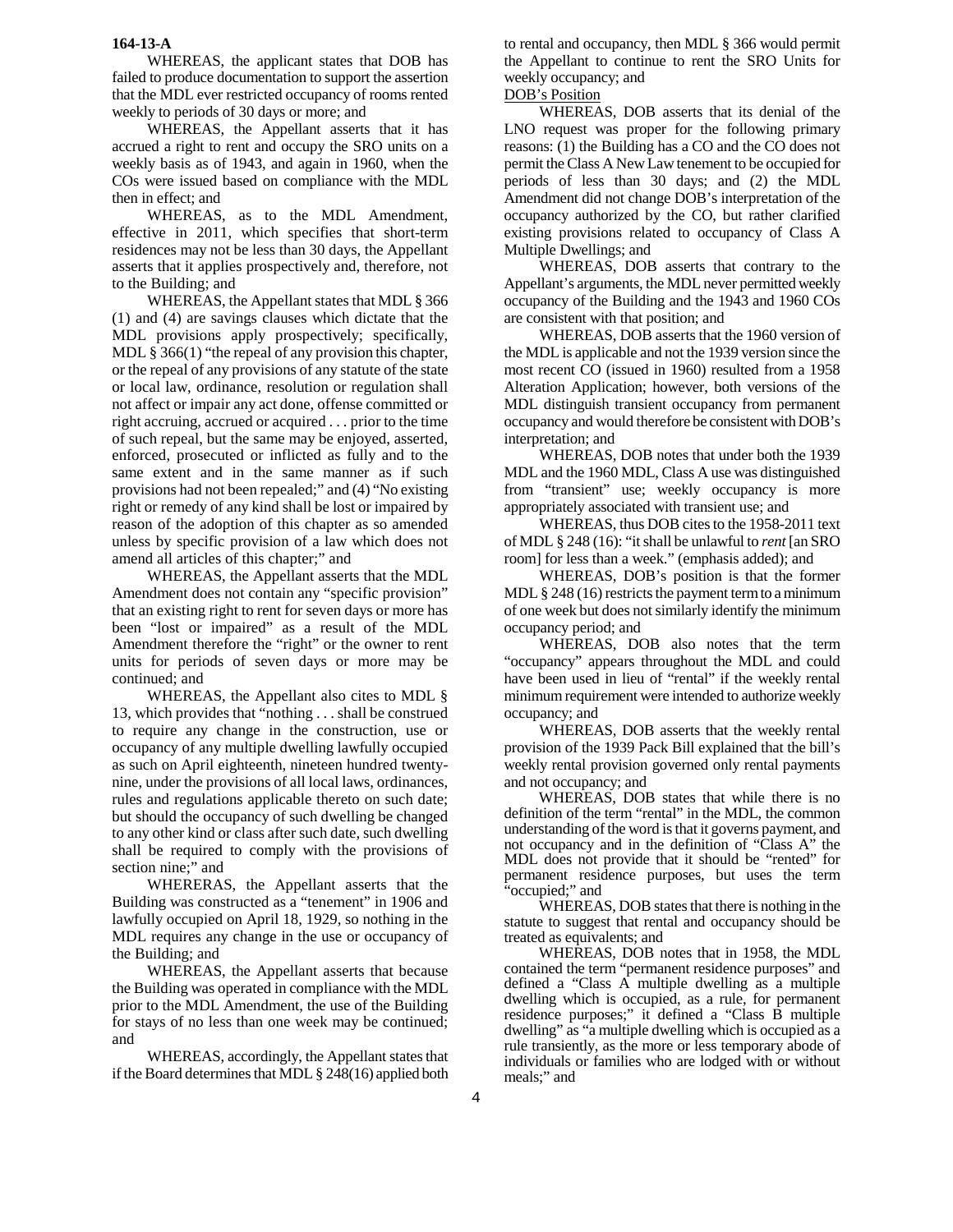WHEREAS, DOB states that according to the 1960 CO, the building is a "New Law Tenement Class 'A' Multiple Dwelling and Single Room Occupancy" which means that it must be occupied as a Class A multiple dwelling which mandates occupancy be for "permanent residence purposes;" and

WHEREAS, DOB asserts that it is consistent with the principle of statutory construction that a statute or ordinance be construed as a whole and that its sections be considered together and with reference to each other; and

WHEREAS, accordingly, DOB asserts that MDL § 248(16) must be read in conjunction with the MDL §§ 4(8) and (9) in effect in 1960 which define Class A and Class B occupancies; and

WHEREAS, DOB cites to MDL §§ 4(8) and (9) which define the terms "Class A" and "Class B" multiple dwellings, use the term "occupied," and provide that a Class A multiple dwelling is to be occupied for "permanent residence purposes", while a Class B multiple dwelling is to be occupied transiently;" and

WHEREAS, DOB notes that MDL § 248 states that "a dwelling occupied pursuant to [section 248] shall be deemed a Class A dwelling;" the definition of "single room occupancy in MDL  $\S$  4(16) further states that "When a class A multiple dwelling is used wholly or in part for a single room occupancy, it remains a Class A multiple dwelling;" and

WHEREAS, DOB states that according to MDL § 4 (8), a Class A multiple dwelling is to be occupied for "permanent residence purposes;" and

WHEREAS, DOB consulted Merriam Webster's dictionary which defines the word "permanent" as "continuing or enduring without fundamental or marked change," while the word "transient" is defined as "not lasting long" and "passing through or by a place with only a brief stay or sojourn;" and

WHEREAS, DOB states that the plain meaning of "permanent" resident cannot be construed to include a person who occupies a hotel room for only a week; and

WHEREAS, DOB asserts that common sense supports a conclusion that one does not become a permanent resident of a location by virtue of a one-week stay and that such stay is more consistent with a "transient" occupancy See Connors v. Boorstein, 4 N.Y. 2d 172, 175(1958) (interpreting statutory terms as matter of common sense."); 440 East  $102<sup>nd</sup>$  Street Corp. v. Murdock*,* 285 N.Y. 298, 309 (1941)(citing "common use and understanding" in defining statutory terms); Kupelian v. Andrews, 233 N.Y. 278, 284 (1922) (statutory terms construed in a manner consistent with "common experience"); and

WHEREAS, DOB notes that pursuant to NYC Charter § 643, DOB is the agency responsible for interpreting the MDL in the first instance and DOB has consistently interpreted Class A permanent residence to require a minimum occupancy of 30 days, treating Class A "permanent" occupancy as the equivalent of J-2 Building Code occupancy and Class B "transient" occupancy as the equivalent of J-1 day-to-day or weekly occupancy; and

WHEREAS, DOB asserts that its interpretation is consistent with the principles of statutory interpretation that a statute be interpreted consistent with common sense - in this case weekly turnover would not commonly be understood to be permanent occupancy – and that a statute must be construed as a whole such that MDL§ 248(16) which prohibits rental of any room in and Class A SRO for a period of less than one week must be interpreted in conjunction with MDL §§ 4(8) and (9) which define Class A and Class B occupancies in terms of occupancy and not rental; and

WHEREAS, DOB notes that single room occupancy units are suitable only for permanent residence purposes, because while MDL § 248 required some upgrades, there was no requirement that these units comply with the more stringent fire safety requirements applicable to transient units; and

WHEREAS, DOB also notes that MDL § 248 was enacted in 1939, during the Great Depression, when weekly rates might be preferred over daily rates which would likely result in a higher weekly cost and that weekly rates would be preferred to monthly rates, because those sums would be potentially easier for people to save than a higher monthly sum; and

 WHEREAS, DOB states that the Court's decision in City of New York v. 330 Continental LLC was not a decision on the merits and the Appellant's citations are *dicta*; and

WHEREAS, DOB states that the decision issued in Continental was issued in response to the City's request for a preliminary injunction to enjoin the defendants in that case from using the disputed premises transiently, pending final determination of the action of the case and that the excerpts cited from that case are non-binding dicta used to explain the court's determination that the City had failed to establish a right to a preliminary injunction; and

WHEREAS, DOB notes that the court stated that, "[i]n view of the as-yet unresolved vagueness and ambiguity of the language of the MDL and the ZR that the City seeks to enforce, it cannot be said that the City has demonstrated a clear right to the drastic remedy of preliminary injunction;" the decision was not a final ruling on the case which ultimately settled with the defendants agreeing to use the subject premises for "permanent residence purposes" consistent with the City's interpretation of the term, meaning for thirty consecutive days or longer; and

WHEREAS, DOB concludes that since the Continental litigation settled and since it was only a decision on the preliminary injunction motion and not a decision on the merits of the case, the City had no basis to appeal; the City then clarified this historical interpretation in Chapter 225 of the Laws of 2010; and

WHEREAS, as to the MDL Amendment, DOB asserts that the amendments contained in Chapter 225 of the Laws of 2010 (and the 1960 change to MDL § 248) did not change what had been its interpretation (for at least 40 years) of what "permanent residence purposes" meant, which was the occupancy of a dwelling unit by the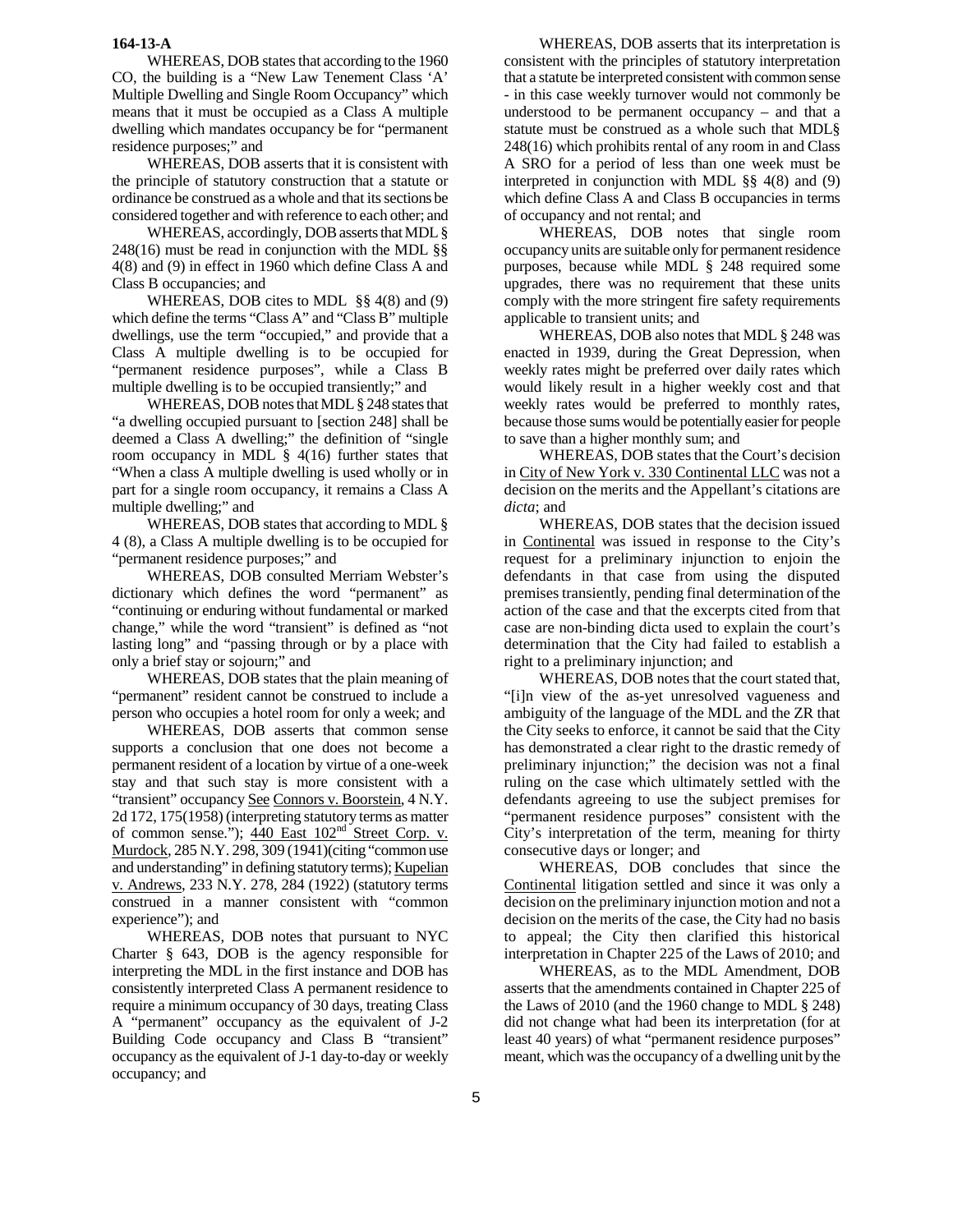same natural person or family for thirty consecutive days or more;" and

 WHEREAS, DOB states that, instead, the purpose of the amendments was as stated in the law, a "clarification" of the DOB's historical interpretation relating to occupancy of Class A multiple dwellings;" and

 WHEREAS, DOB notes that the bill was enacted "to fulfill the original intent of the law as construed by enforcing agencies, including the New York City Department of Buildings" (See "New York State Senate Introducer's memorandum in Support, reprinted in New York State Archives' Legislative History/Bill Jacket for the Laws of 2010, Chapter 225); and

 WHEREAS, finally, DOB notes that Section 8 of the amendments provides that it "shall apply to all buildings in existence on such effective date and to buildings constructed after such effective date;" therefore, as clarifying amendments, the amendments are not to be applied only prospectively; and

 WHEREAS, DOB asserts that since the Building was required to be occupied permanently (for 30 days or more) both prior to Chapter 225 and after, no existing right to rent for seven or more days has been lost or impaired as a result of the MDL amendments and transient use which was never permitted cannot be continued pursuant to the MDL savings clauses; and

 WHEREAS, DOB states that prior to the adoption of Chapter 225, MDL §§ 4(16) and 248(1), the Building was a Class A multiple dwelling subject to MDL § 4(8)'s requirement that it be occupied for permanent residence purposes with "permanent residence" meaning occupancy of 30 days or more and not weekly occupancy; and

 WHEREAS, DOB notes that it issued violations for illegal transient occupancy prior to the 2011 enactment of the MDL Amendment; and

The Board's Conclusion

 WHEREAS, the Board agrees with DOB that the Multiple Dwelling Law and the Building's COs never permitted occupancy of the premises for weekly stays, and therefore there is no "existing right or remedy that is lost," and the MDL's savings clauses do not apply; and

WHEREAS, the Board agrees that the provisions of the MDL must be read together and that (1) the CO classification of Class A SRO is informed by the definition of Class A occupancy as permanent occupancy; and (2) the internal MDL references, dictionary definitions, plain meaning, common sense, and the legislative intent all support DOB's conclusion that permanent occupancy requires stays of periods of at least 30 days; and

WHEREAS, the Board agrees with DOB that the text in effect at the time of the 1960 CO issuance applies, but would reach the same conclusion even if the text in effect in 1943 applied; and

WHEREAS, the Board notes that although the relevant MDL text has been amended since 1939, the underlying principles, including common sense concepts of time and residency, have not been redefined

and that a seven-day stay would have never satisfied a requirement for permanent occupancy; and

WHEREAS, the Board finds that the distinctions between Class A and Class B and permanent and transient were understood at the time the CO was issued and there is not any evidence that in 1943 or 1960, at the issuance of the COs, that DOB accepted a rental term of any less than a month; and

WHEREAS, the Board does not find support for the Appellant's assertion that the MDL in effect in 1943 expressly or implicitly reflected that the SRO Units could be lawfully rented and occupied for weekly periods; and

WHEREAS, the Board does not see any indication in the legislative history that there was a greater need for transient (weekly) occupancy rather than for shorter payment terms; and

 WHEREAS, further, the Board notes that DOB is the agency empowered to interpret the MDL in the first instance and that the MDL allows it to create greater restrictions; and

WHEREAS, the Board accepts DOB's interpretation of the legislative history and finds that the Appellant's focus on the fleeting goals of the World's Fair, derived from trade organizations' interests and the scholarly discussion of housing during the Great Depression is unpersuasive; and

WHEREAS, the Board notes that there are public policy reasons to require greater safety measures for transient or truly temporary accommodations and permanent accommodations and finds the fact that the Pack Bill only required that the Building comply with MDL § 248 is consistent with a finding that Class A SROs are a form of permanent occupancy rather than transient; and

WHEREAS, the Board notes that the 1939 amendments encouraged the improvement of conditions of buildings which had been built for one form of Class A permanent use but have been converted to another much denser Class A occupancy; and

WHEREAS, the Board notes that the issuance of the CO in 1960 with the occupancy classification of Class A for the first time – meaning permanent occupancy – supports DOB's conclusion that the approval was reviewed pursuant to the 1958 MDL because if the owner at the time believed that the newly defined Class A classification changed the meaning of the operative MDL provisions then he would have had an interest in revising the classification of the Building rather than obtaining a new CO with the new Class A classification; and

WHEREAS, the Board notes that the Appellant contends that the issuance of a CO certifies that the Building "conforms substantially to the approved plans and specifications, and to the requirements of the building code and all other laws and ordinances, and of the rules and regulations of the Board of Standards and Appeals, applicable to a building of its class and kind at the time the permit was issued" and that such reliance actually supports a conclusion that DOB issued the CO